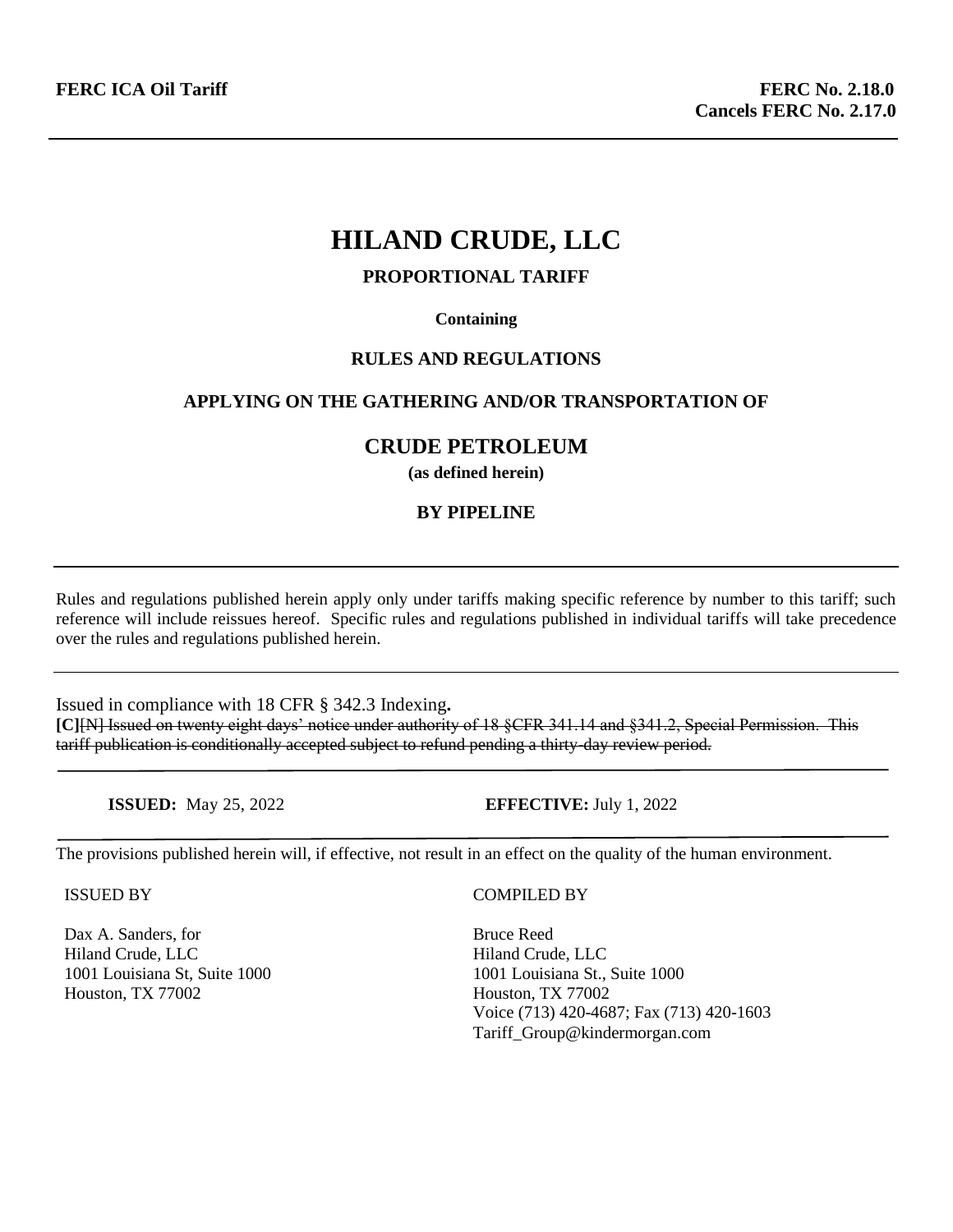# **TABLE OF CONTENTS**

# **Item Page**

| 45             | Additives                                                           | 6              |
|----------------|---------------------------------------------------------------------|----------------|
| 80             | Application of Rates and Charges                                    | $8\,$          |
| 85             | Application of Rates from and to Intermediate Points                | 9              |
| 75             | Apportionment when Nominations are in Excess of Facilities          | $\overline{7}$ |
| 90             | Charge for Compensation Fund Fees Incurred by Carrier               | 8              |
| 115            | Claims, Suits, and Time for Filing                                  | 10             |
| 135            | Commodity                                                           | 10             |
| 30             | Common Stream Crude Petroleum — Connecting Carriers                 | $\sqrt{5}$     |
| 5 <sup>5</sup> | Definitions                                                         | 3              |
| 105            | Diversion                                                           | 10             |
| 50             | Duty of Carrier                                                     | 6              |
| 70             | Gauging, Testing and Deductions                                     | $\tau$         |
| 130            | <b>Intrasystem Transfers</b>                                        | 11             |
| 110            | Liability of Carrier                                                | 9              |
|                |                                                                     | $\overline{4}$ |
| 15<br>40       | Line Fill and Tank Bottom Inventory Requirements<br><b>Mixtures</b> |                |
|                |                                                                     | $6\,$<br>3     |
| 10             | Nomination, Minimum Quantity                                        |                |
| 65             | Notice of Arrival, Delivery at Destination, Demurrage               | 6              |
| 55             | Origin Facilities Required for Automatic Custody Transfer           | 6              |
| 100            | Payment of Gathering and Delivery Rates and Other Charges           | 9              |
| 120            | Pipeage or Other Contracts                                          | 10             |
| 60             | Receipt and Destination Facilities Required                         | 6              |
| 35             | Shipments, Maintenance of Identity                                  | $\sqrt{6}$     |
| 25             | Specifications as to Quality Received                               | 5              |
| 125            | Storage in Transit                                                  | 10             |
| 20             | Title                                                               | $\overline{4}$ |
| 95             | Truck Loading and Unloading                                         | 9              |
|                |                                                                     |                |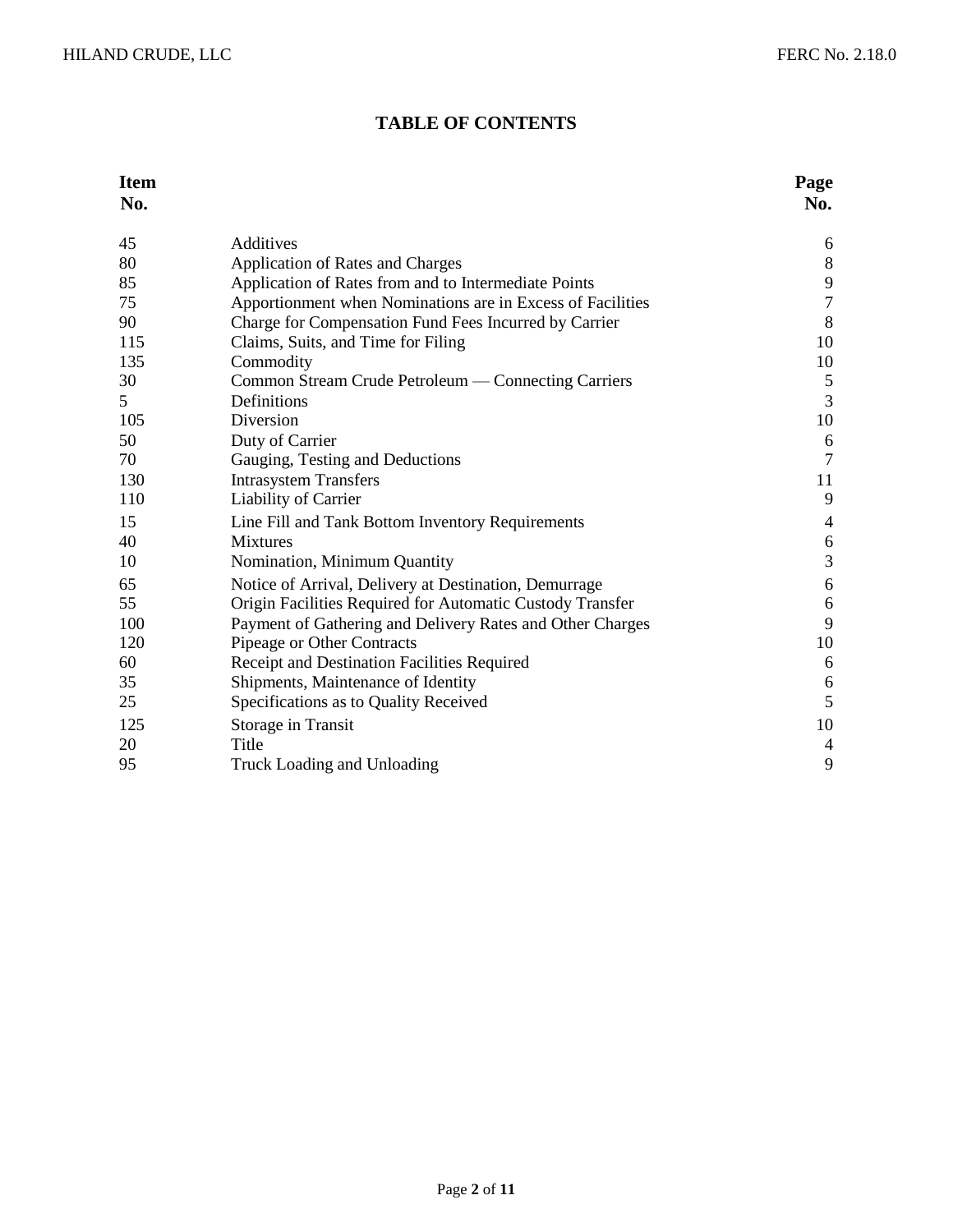# **5. DEFINITIONS**

"Barrel" as herein used means forty-two (42) United States gallons at sixty degrees (60°) Fahrenheit and zero (0) gauge pressure if the vapor pressure of the Crude Petroleum is at or below atmospheric pressure, or at equilibrium pressure if the vapor pressure of the Crude Petroleum is above atmospheric pressure.

"Carrier" as herein used means Hiland Crude, LLC.

"Consignor" as herein used means the party from whom a Shipper has ordered the receipt of Crude Petroleum.

"Consignee" as herein used means the party to whom a Shipper has ordered the delivery of Crude Petroleum.

"Crude Petroleum" as herein used means the direct liquid products of oil wells.

"Force Majeure" as herein used means any matter beyond the control of the Carrier, including, without limitation, strike, lockout, differences with workmen; fire, lightning, explosion, rain, flood, hurricane and hurricane warnings, tornado, windstorm, riot, communications failure, power outages, war, rebellion, insurrection, acts of terrorism or of a public enemy, act(s) of God; acts, omissions, delayed actions, denials, rejections, failure to issue certificates, permits, licenses, or any required approvals related to rates, tariffs, environmental compliance, orders, decisions, judgments, injunctions, rules, regulations, or legislation of governmental authorities (federal, state, or local); inability or delays in obtaining right-of-way authorizations or easements; inability or delays in obtaining materials, supplies, or labor; road closures preventing access to construction sites or truck loading or unloading stations; and the freezing or breakage of or accident to, or the repair or maintenance of, any equipment, facilities or lines or any equipment or facilities of connecting carrier(s).

"Nomination" as herein used means an offer by a Shipper to the Carrier of a stated quantity of Crude Petroleum for gathering and/or transportation from a specified origin or origins to a specified destination over a period of one operating month in accordance with these rules and regulations.

"Shipper" as herein used means a party who contracts with Carrier for gathering and/or transportation of Crude Petroleum, as defined herein and under the terms of these rules and regulations.

"System" as used herein means the pipeline(s) that Carrier owns an interest in and to which the rules and regulations stated herein apply.

"Tender" as used herein means a shipment of oil presented by a Shipper to the Carrier for movement by the Carrier in accordance with these rules and regulations.

"Transferor" as used herein means the entity transferring volumes pursuant to an intrasystem transfer of title to Crude Petroleum as described in Item No. 130 to these rules and regulations, INTRASYSTEM TRANSFERS.

"Transferee" as used herein means the entity accepting volumes pursuant to an intrasystem transfer of title to crude Petroleum as described in Item No. 130 to these rules and regulations, INTRASYSTEM TRANSFERS.

#### **10. NOMINATION, MINIMUM QUANTITY**

(a) Unless otherwise stated on a tariff making reference to these rules and regulations, Nominations for the gathering and/or transportation of Crude Petroleum for which Carrier has facilities will be accepted into Carrier's System under these rules and regulations in quantities of not less than five thousand (5,000) Barrels.

(b) Crude Petroleum will be gathered and/or transported only under a Nomination accepted by the Carrier from origins to destinations when a tariff covering the movement is lawfully in effect and on file with the FERC as to interstate traffic and with the appropriate state commission covering intrastate traffic, if applicable.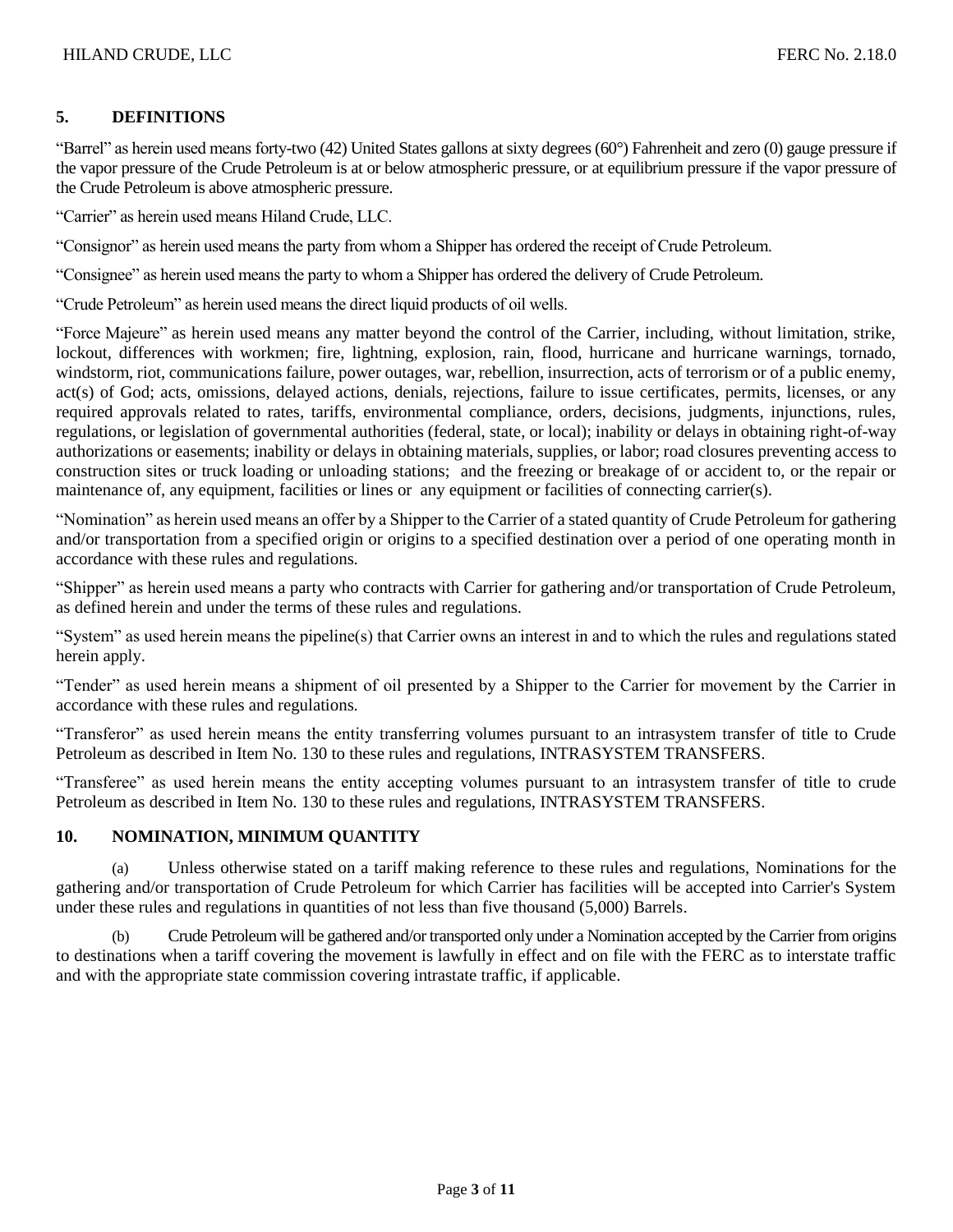**(c)** Any Shipper desiring to tender Crude Petroleum for gathering and/or transportation shall make a Nomination to the Carrier in writing on or before the deadline established and posted on Carrier's website (the "Nomination Deadline") corresponding to the month during which the gathering and/or transportation under the Nomination is to begin. Unless such notification is made, the Carrier will be under no obligation to accept Crude Petroleum for gathering and/or transportation. Additionally, during periods when the Carrier has a reasonable expectation of the need for prorationing, in the next month, Carrier will notify Shippers via written or electronic communication, or, if applicable, posting on Carrier's website the pre-Nomination requirement corresponding to the month during which the gathering and/or transportation under the Nomination is to begin. Each Shipper's pre-Nomination and Nomination for that month will be subject to adjustment by the Carrier not to exceed the Shipper's historical average level of actual volumes transported over the prior 12 month period, which Carrier will provide to Shipper in advance of its pre-Nomination and Nomination. A Shipper's request for acceptance of a Nomination in excess of its historical average level of actual volumes transported over the prior 12 month period must include Shipper's written verification to Carrier of the availability of its supply of Crude Petroleum and of its capability to remove such Crude Petroleum from the delivery point(s) as will be required by Carrier in support of such Shipper's pre-Nomination or Nomination. Written verification includes but is not limited to a sworn affidavit from an officer of the Shipper attesting to the content of the pre-Nomination or Nomination. In the event Shipper does not provide such detailed information reasonably acceptable to Carrier, Carrier will reject such Nomination or pre-Nomination, or, if applicable will adjust the pre-Nomination or Nomination to the historical average of actual volumes transported by the Shipper over the prior 12 month period.

(d) When Nominations submitted by Shippers to Carrier on or before the Nomination Deadline do not cause Carrier to implement the prorationing procedures set forth in Item 75 for the System or any line segment thereof, additional Nominations will be accepted by the Carrier to fill capacity. These additional Nominations will be accepted only if they do not impair the movement of Crude Petroleum Nominated before the Nomination Deadline.

# **15. LINE FILL AND TANK BOTTOM INVENTORY REQUIREMENTS**

Prior to delivering Barrels out of Carrier's System, each Shipper will be required to supply a pro rata share of Crude Petroleum necessary for pipeline and tankage fill to ensure efficient operation of Carrier's System. Each shipper's volume will be divided by the total system volume and the resulting fraction multiplied times the total system pipe capacity plus tank bottoms and working stock volumes. Crude Petroleum provided by Shippers for this purpose will be allowed to be withdrawn only after: (1) shipments have ceased and the Shipper has notified Carrier in writing of its intention to discontinue shipments in Carrier's System, and (2) Shipper balances have been reconciled between Shipper and Carrier. Any Carrier requirement for advance payment of gathering, delivery and other charges on the volumes to be cleared from Carrier's System, will be based on Shipper's payment and credit history with Carrier, and any unpaid accounts receivable, before final delivery will be made. Carrier shall have a reasonable period of time from the receipt of said notice, not to exceed six months, to complete administrative and operational requirements incidental to Shipper withdrawal.

#### **20. TITLE**

The Carrier shall have, on a nondiscretionary basis, the right to reject any Crude Petroleum, when Nominated for gathering and/or transportation, which is or is expected to be involved in litigation, or the title of which is or is expected to be in dispute, or which is or is expected to be encumbered by a lien or charge of any kind, and it will require of the Shipper satisfactory evidence of its perfected and unencumbered title or satisfactory indemnity bond to protect Carrier. By nominating Crude Petroleum, the Shipper warrants and guarantees that the Shipper has good unencumbered title thereto free and clear of all liens or charges of any kind and agrees to indemnify and hold Carrier harmless for any and all loss, cost, liability, damage and/or expense (including reasonable attorney fees) resulting from any breach or alleged breach of such warranty and guaranty; provided, that acceptance for gathering and/or transportation shall not be deemed a representation by the Carrier as to title.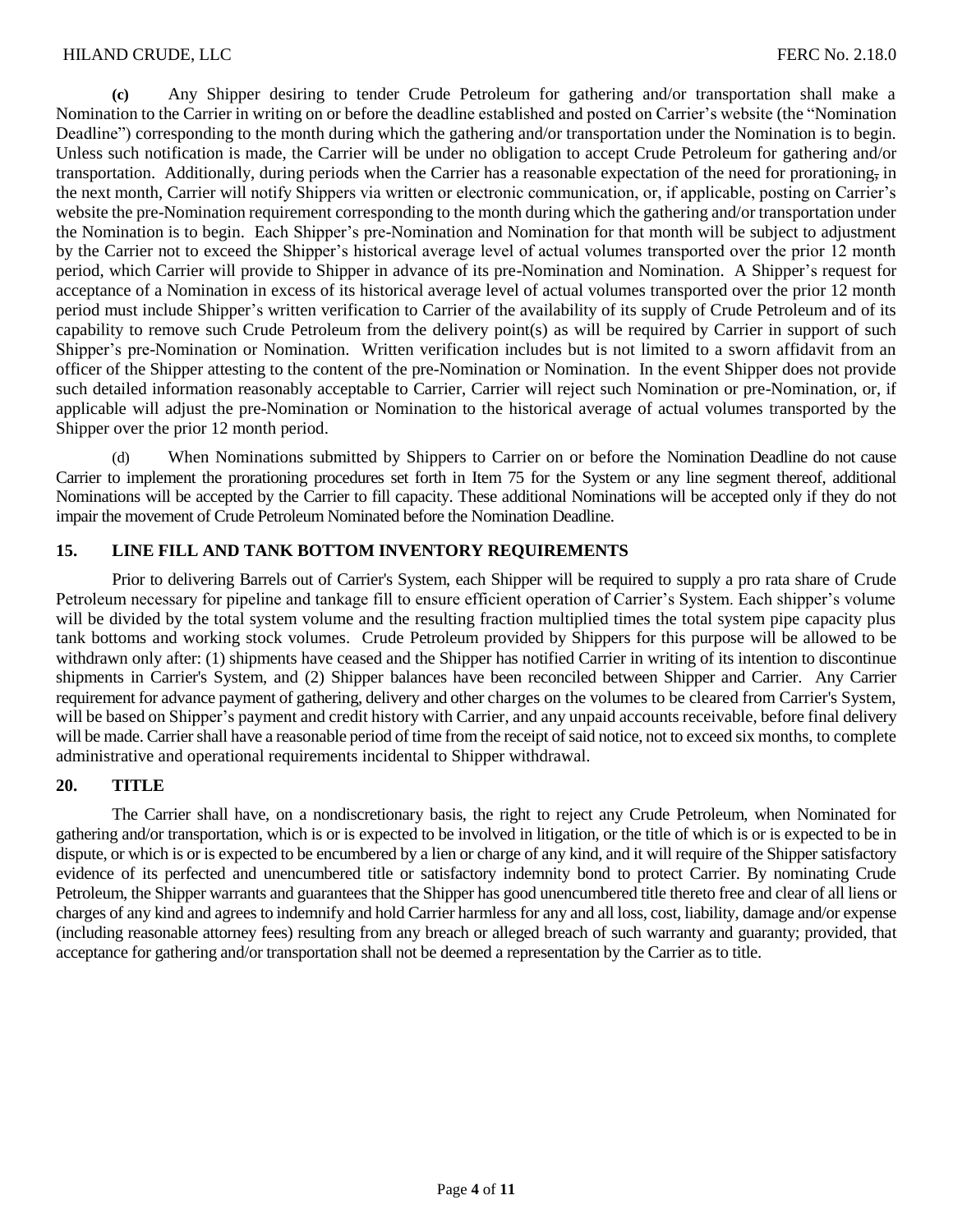# **25. SPECIFICATIONS AS TO QUALITY RECEIVED**

No Crude Petroleum will be accepted for gathering and/or transportation except merchantable Crude Petroleum which is properly settled (see Item 70. (d) for exceptions) and contains not more than one half percent (0.5%) of basic sediment, water, and other impurities (provided, in no event will water be allowed to exceed two tenths of one percent (0.2%)), above a point four inches (4") below the pipe line connection with the tank from which it enters Carrier's facilities, has a temperature not in excess of one hundred and twenty degrees (120°) Fahrenheit, and its gravity, viscosity, pour point, initial boiling point, and other characteristics are such that it will be readily susceptible to gathering and/or transportation through the Carrier's existing facilities, and will not materially affect the quality of other shipments or cause disadvantage to other Shippers and/or the Carrier. In addition, Carrier will reject (any and all of, but not limited to) the following shipments: (1) Crude Petroleum having a Reid Vapor Pressure in excess of thirteen (13) pounds per square inch absolute and/or an API gravity greater than 48 degrees API or less than 31 degrees API; (2) Crude Petroleum where the Shipper or Consignee has failed to comply with applicable laws, rules, and regulations made by government authorities regulating shipment of Crude Petroleum; (3) Crude oil not indigenous to the geographic area served by the pipeline; and (4) Crude Petroleum having greater than 10 ppm H2S and (5) Crude Petroleum having a viscosity greater than 30 centistokes at sixty degrees (60°) Fahrenheit (provided Carrier will waive this requirement upon Shipper's agreement to pay a mutually agreeable surcharge). Unless otherwise stated in the individual tariff, Crude Petroleum will have Sulfur content of not greater than 0.20 Wt. %. A Shipper shipping from 25 or more gathering connections located within a single gathering system and connected to the common line at a single point of aggregation will be allowed to use the weighted average sulfur content to comply with this specification provided the overall system fungible common stream is not substantially affected. If Crude Petroleum is accepted from tankage, settled bottoms in such tanks must not be above a point four inches (4") below the bottom of the pipeline connection with the tank from which it enters Carrier's facilities. A Shipper offering Crude Petroleum from tankage or other facilities, for transportation by Carrier, that does not meet the standards stated above will be charged a **[I]** \$93.6275 turndown fee.

(b) Quality specifications of a connecting carrier will be imposed upon Shipper when such specifications are more restrictive than that of Carrier, in which case the specifications of the connecting carrier will be applied.

If Carrier, from time to time, undertakes to gather and/or transport other or additional grades of Crude Petroleum it will file a tariff defining the grade(s) terms and conditions. If, in the opinion of Carrier, sufficient quantities are not nominated or facilities are not available to justify continued gathering and/or transportation of other or additional grades, Carrier then, after giving reasonable notice to Shippers who are affected, will cease gathering and transporting particular grades of Crude Petroleum.

(d) If, upon investigation, Carrier determines that a Shipper has delivered to Carrier's facilities Crude Petroleum that has been contaminated by the existence of and/or excess amounts of impure substances, including but not limited to, chlorinated and/or oxygenated hydrocarbons, arsenic, lead, and/or other metals, such Shipper will be excluded from further entry into applicable segments of the System until such time as quality specifications are met. Further, Carrier reserves the right to dispose of any contaminated Crude Petroleum blocking its System. Disposal thereof, if necessary, will be made in any reasonable commercial manner, and any liability, costs and expenses associated with the contamination or disposal of any Crude Petroleum shall be borne by the Shipper introducing the contaminated Crude Petroleum into Carrier's System, and such Shipper shall indemnify and save Carrier harmless from any and all claims, suits, costs, expenses, and/or judgments arising, directly or indirectly, from the presence of contaminated Crude Petroleum.

Carrier will from time to time determine which grades of Crude Petroleum it will regularly gather and/or transport as a common stream between particular receipt points and destination points on its pipeline System. Carrier will inform all subscribers to tariffs for the System affected by such determination by means of the Carrier's electronic bulletin board, and this shall constitute the sole holding out of the Carrier in regard to the grades of Crude Petroleum gathered and/or transported.

#### **30. COMMON STREAM CRUDE PETROLEUM - CONNECTING CARRIERS**

When both receipts from and deliveries to a connecting pipeline of substantially the same grade of Crude Petroleum are scheduled at the same interconnection, Carrier reserves the right, with the cooperation of the operator of the connecting pipeline, to offset like volumes of such common stream Crude Petroleum in order to avoid the unnecessary use of energy which would be required to physically pump the offsetting volumes. When this right is exercised, Carrier will make the further deliveries for the Shipper involved from Carrier's common stream Crude Petroleum.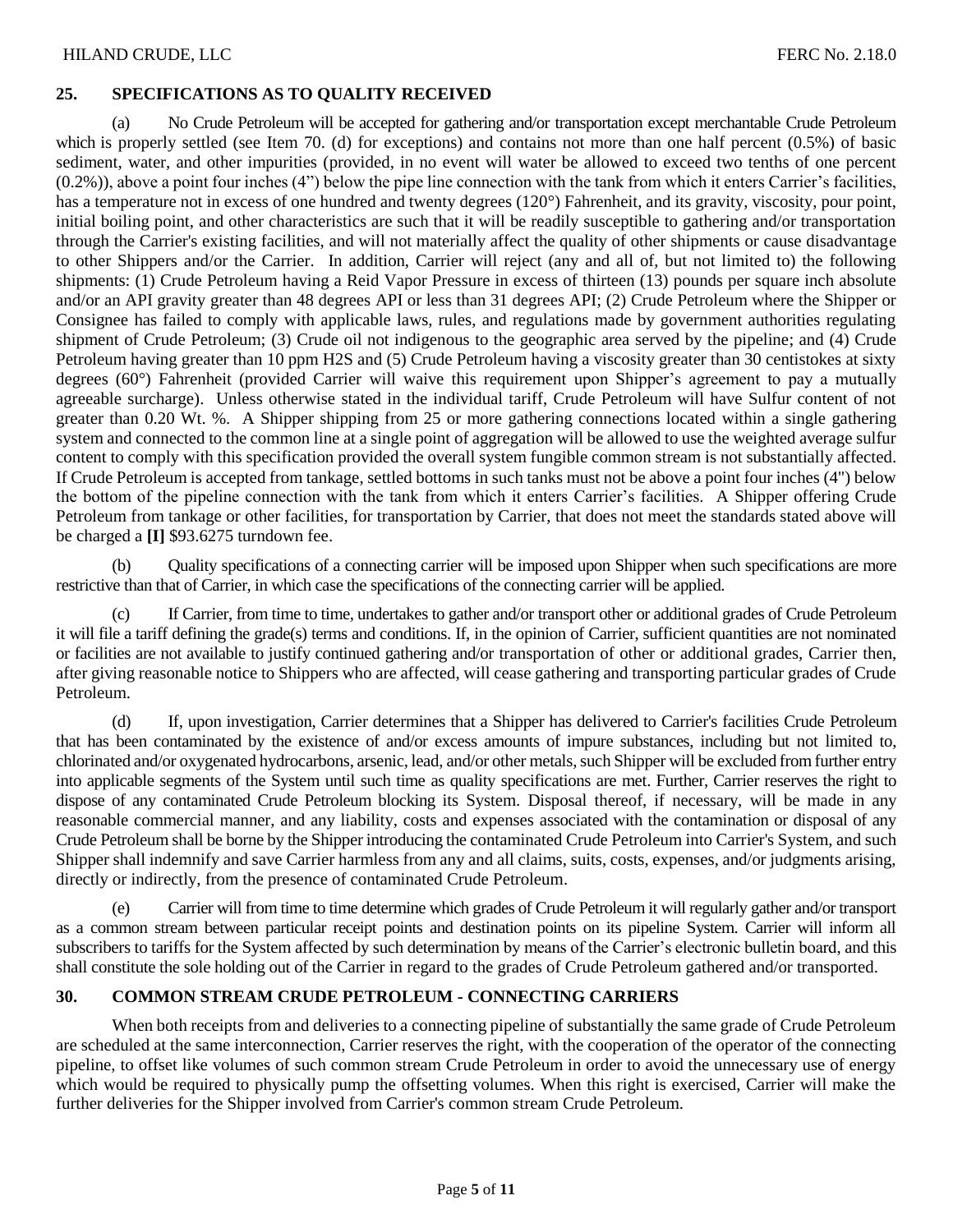# **35. SHIPMENTS, MAINTENANCE OF IDENTITY**

Carrier shall not be liable to Shipper or Consignee for changes in gravity or quality of Shipper's Crude Petroleum which will occur from commingling or intermixing Shipper's Crude Petroleum with other Crude Petroleum in the same common stream while in transit. Carrier is not obligated to deliver to Shipper or Consignee the identical Crude Petroleum nominated by Shipper, Carrier will deliver the grade of Crude Petroleum it is regularly gathering and/or transporting as a common stream.

(b) Carrier shall have no responsibility in, or for, any revaluation or settlements which are deemed appropriate by Shippers and/or Consignees because of mixing or commingling of Crude Petroleum shipments between the receipt and delivery of such shipments by Carrier within the same common stream.

# **40. MIXTURES**

The indirect liquid products of oil and gas wells, including gasoline and liquefied petroleum gases, hereinafter referred to as indirect products, will not be accepted by Carrier.

#### **45. ADDITIVES**

Carrier reserves the right to require, approve or reject the injection of corrosion inhibitors, viscosity or pour point depressants, drag reducing agent, or other such additives in Crude Petroleum to be gathered and/or transported.

#### **50. DUTY OF CARRIER**

Carrier shall not be required to gather or transport Crude Petroleum except with reasonable diligence, considering the quality of the Crude Petroleum, the distance of gathering and/or transportation and other material elements. Carrier cannot commit to delivering Crude Petroleum to a particular destination, at a particular time.

# **55. ORIGIN FACILITIES REQUIRED FOR AUTOMATIC CUSTODY TRANSFER**

Where Consignor (or Shipper) elects to deliver Crude Petroleum to the Carrier at point of origin through automatic custody transfer facilities (in lieu of tankage), the Consignor (or Shipper) shall furnish the required automatic measuring and sampling facilities and the design, construction, and calibration of such facilities must meet industry standards, regulatory requirements and be hydraulically compatible with Carrier's system at the point of proposed transfer. In the event automatic custody transfer is made by meters, the Consignor (or Shipper) shall also furnish whatever pumping service is necessary to insure that the Crude Petroleum being delivered to the meter is at a pressure in excess of the bubble point of the liquid.

#### **60. RECEIPT AND DESTINATION FACILITIES REQUIRED**

The Carrier will accept Crude Petroleum for gathering and/or transportation only when the Consignor, Shipper, or Consignee has provided the necessary facilities for delivering Crude Petroleum into the System at the point of origin at a pressure, volume and flow rate compatible with system hydraulics at the proposed point of delivery, and has made the necessary arrangements for shipment beyond or has provided the necessary facilities for receiving said Crude Petroleum as it arrives at the destination.

#### **65. NOTICE OF ARRIVAL, DELIVERY AT DESTINATION, DEMURRAGE**

(a) The obligation of the Carrier is to deliver the quantity of Crude Petroleum to be gathered and/or transported, less deductions, at the specified destination. Such delivery will be made upon twenty-four (24) hours notice to the Shipper or Consignee who shall accept and receive said Crude Petroleum from the Carrier with all possible dispatch into tanks or receptacles arranged for or provided by the Shipper or Consignee, when reasonably possible.

Commencing after the first seven o'clock a.m., after expiration of said 24-hour notice, Carrier shall assess a demurrage charge on any part of said Crude Petroleum shipment offered for delivery and not taken by Shipper or Consignee; the demurrage charge will be **[U]** \$0.0100 per Barrel per day for each day of 24 hours or fractional part thereof.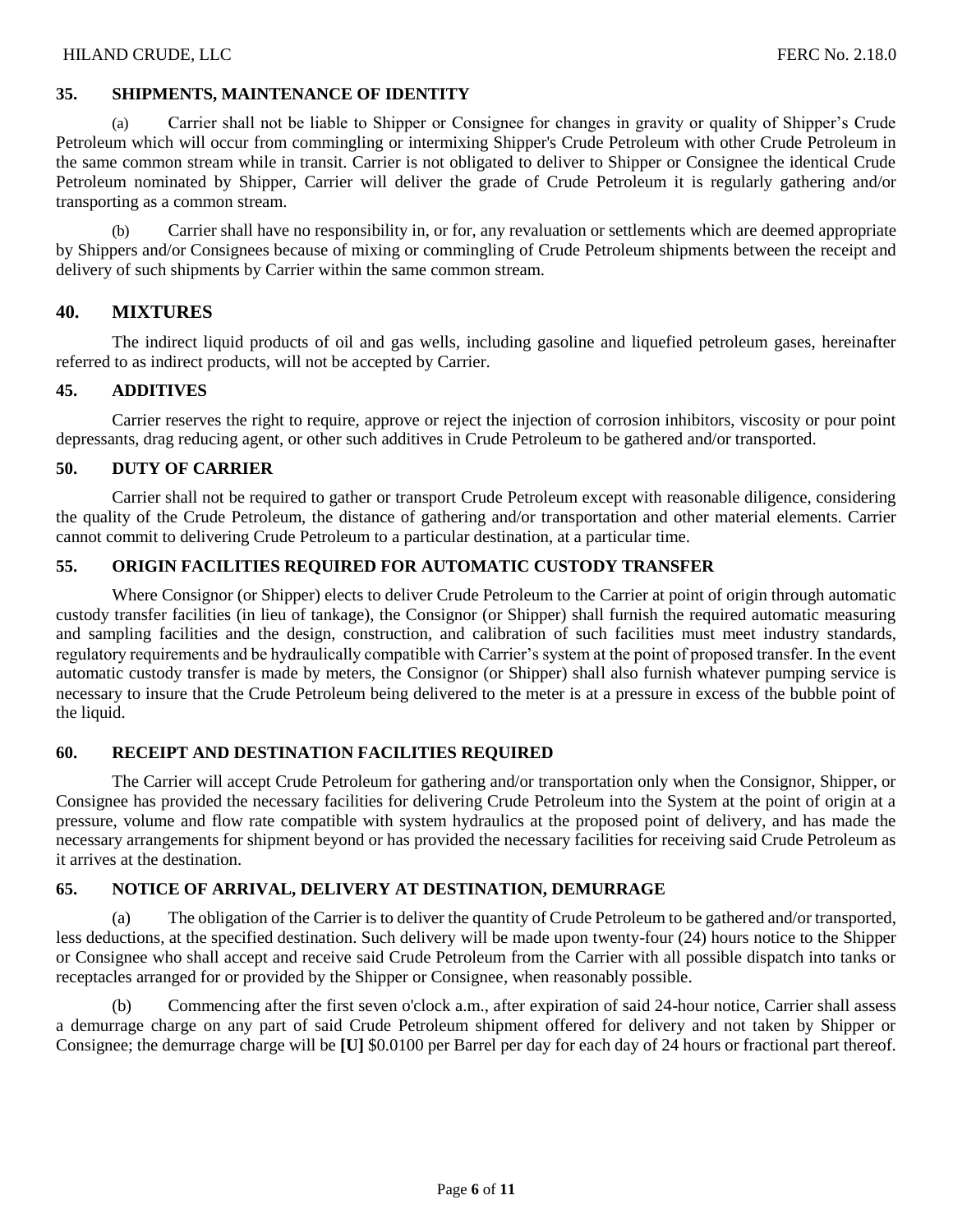# HILAND CRUDE, LLC FERC No. 2.18.0

(c) If the Shipper, or Consignee, is unable or refuses to receive said Crude Petroleum as it arrives at the specified destination, the Carrier reserves the right to make whatever arrangements for disposition of the Crude Petroleum it deems appropriate in order to clear its pipeline. Any additional expenses incurred by the Carrier in making such arrangements shall be borne by the Shipper or Consignee.

# **70. GAUGING, TESTING AND DEDUCTIONS**

(a) Crude Petroleum shipped hereunder shall be measured and tested by representatives of the Carrier or by automatic equipment approved by the Carrier. Quantities shall be determined by dynamic or static measurement methods in accordance with appropriate American Petroleum Institute (API) standards, latest revision, and adjusted to base (reference or standard) conditions. Carrier's procedures, which comply with all API standards, for the measurement and testing of Crude Petroleum to be shipped are fully defined in Carrier's gauging manual and lease automatic custody transfer specification.

(b) When a lease operator or connecting carrier's tanks are unsafe or unsuitable for use in custody transfer because of improper connections, high bottom accumulations of any extraneous matter, incrustations on the inside of the tank walls, or any other conditions unacceptable to Carrier, Carrier will reject the use of such tank until the unacceptable conditions have been corrected. Alternatively, in the case of incrustation inside any tank, Carrier will determine and apply a correction factor to ascertain the correct tank capacity.

(c) Corrections will be made for temperature from observed degrees Fahrenheit to 60 degrees Fahrenheit and for pressure to 14.696 psia. Carrier will deduct the full amount of sediment, water and other impurities as the centrifugal or other testing shows.

(d) All receipts of Crude Petroleum products having an API gravity of 45 degrees or above shall also be subject to a deduction to cover shrinkage and evaporation. Such deduction shall be determined in accordance with the following table:

| Deduction       |
|-----------------|
| For Incremental |
| Evaporation     |
| & Shrinkage     |
| 0.5%            |
| 1.0%            |
| 1.5%            |
| 2.0%            |
|                 |

Exception: When a tank of Crude Petroleum is presented for shipment but the Crude Petroleum is not properly settled as indicated by a boiling action when the surface of the product is disturbed the Carrier will reject the tank for shipment or by agreement with the Shipper will ship the tank and make an additional shrinkage adjustment of up to 0.5%. After consideration of all of the factors set forth in this Item No. 70, a net balance will be determined as the quantity deliverable by Carrier, and delivery rates will be assessed on this net balance.

#### **75. APPORTIONMENT WHEN NOMINATIONS ARE IN EXCESS OF FACILITIES**

(a) When there shall be Nominated to Carrier, for gathering and/or transportation, more Crude Petroleum than can be immediately gathered or transported on a line segment, the gathering or transportation furnished by Carrier shall be apportioned among Shippers on an equitable basis. Line segments will be prorated separately if necessary, as will destinations when necessary, as provided in subsection (e) below.

- (b) Space in each segment will be allocated among "Regular Shippers" and any "New Shippers" as follows:
	- 1. New Shipper: Following the receipt of Nominations for a given month, Carrier shall determine the capacity available in that month. In the event that Nominations for that month exceed the capacity available, such capacity shall be allocated to New Shippers on a pro rata share of capacity basis. "Pro rata share of capacity" means the quantity of transportation service allocated to a New Shipper in a month whereby such allocation equals the product of the capacity of Carrier available for transportation service, times a fraction, the numerator of which is the New Shipper's Nomination and the denominator is the total of all New Shippers' Nominations in that month. Capacity available to New Shippers shall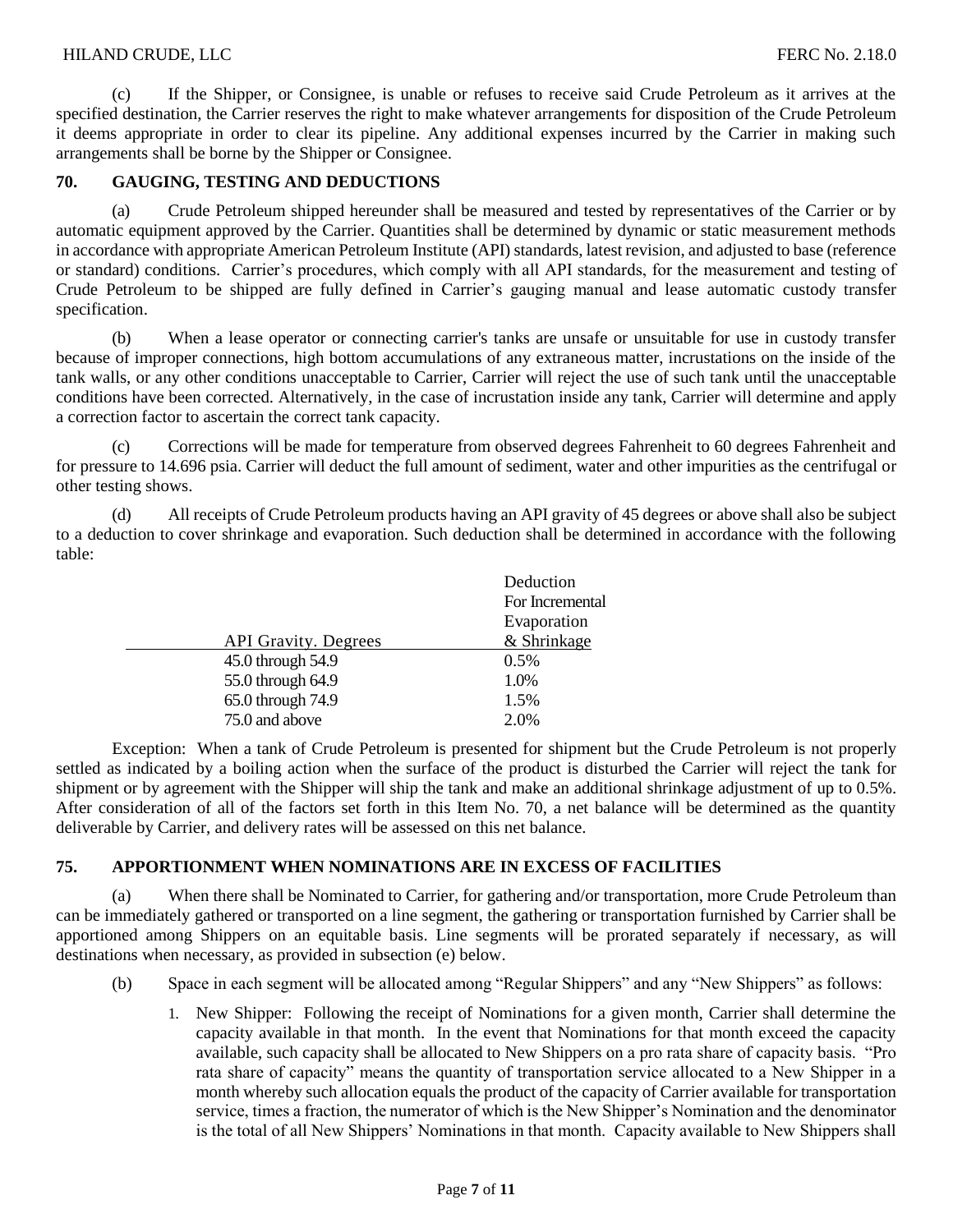not exceed 10% of segment capacity. Carrier, at its sole discretion, if not contrary to system needs, will waive the minimum quantity for Nominations and deliveries in Item 10 from New Shippers during periods of prorationing, provided the New Shippers intend to transport in a fungible batch.

2. The remaining capacity shall be allocated among Regular Shippers in proportion to their base period shipments.

(c) The "base period" is a period of 12 months beginning 13 months prior to the month of allocation and excluding the month preceding the month of allocation. A "Regular Shipper" is any Shipper having a record of movements in the line segment being prorated, during eleven of the 12 months in the base period. If the segment being prorated has been in service less than 13 months a Regular Shipper is any Shipper having a record of movements in 83% of all months during which the segment has been active. A "New Shipper" is a Shipper who is not a Regular Shipper. In no event will any portion of allocated capacity to a New Shipper be used in such a manner that it will increase the allocated capacity of another Shipper beyond the allocated capacity that Shipper is entitled to under the provisions stated in this Item No. 75. Carrier will require, on a nondiscriminatory basis, written assurances from responsible officials of Shippers regarding use of allocated capacity stating that this requirement has not been violated. In the event any New Shipper shall, by any device, scheme or arrangement whatsoever, make its allocated capacity available to another Shipper, or in the event any Shipper shall receive and use any allocated capacity from a New Shipper, then, in the month following discovery of such violation, the allocated capacity of a New Shipper will be reduced to the extent of the excess capacity made available and the allocated capacity of a Shipper will be reduced to the extent of excess capacity used.

(d) No Nominations shall be considered beyond the amount that the nominating party has readily accessible for shipment. If a Shipper is unable to tender Crude Petroleum equal to the space allocated to it, Carrier will reduce that Shipper's volumes for the succeeding month by the amount of allocated throughput not utilized during the preceding month if apportionment is necessary.

(e) When Nominations to an individual destination exceed the amount that may be delivered to such individual destination but the line segment or combination of line segments serving that destination are capable of delivering barrels to alternate destinations then a destination constraint at that individual destination will exist. In this event, Carrier will identify all Shippers which would utilize the line segment(s) serving the constrained destination and those Shippers will be notified that a destination constraint exists and will be requested to re-nominate volumes from these line segment(s) to alternate destinations having available capacity within 48 hours of notification. If this process of re-nomination, which may be repeated, does not result in achievable delivery volumes at the constrained destination, then Nominations to the constrained destination via line segment(s) serving the constrained destination will be allocated on a pro rata basis based on each Shipper's original nomination to the relevant destination and according to the volumes being accepted by the connecting carrier. Further when it is determined during the month that actual volumes are less than nominated volumes, Shippers will be required to re-nominate volumes with due consideration to destinations available on the system. If a Shipper fails to submit the required re-nomination with due consideration to destinations available, Carrier will allocate the Shipper's volumes at the constrained destinations.

## **80. APPLICATION OF RATES & CHARGES**

(a) Crude Petroleum accepted for gathering and/or transportation shall be subject to the rates and charges in effect on the date of receipt of such Crude Petroleum by the Carrier, irrespective of the date of Nomination. Unless otherwise stated in an individual tariff making reference to these rules and regulations, delivery rates and all other lawful charges (other than gathering rates) will be collected on the basis of the net quantities of Crude Petroleum delivered and gathering rates will be collected on the basis of net quantities of Crude Petroleum received. All net quantities will be determined in the manner provided in Item 70 (GAUGING, TESTING AND DEDUCTIONS).

(b) Unless otherwise indicated on a tariff, a deduction of two-tenths of one percent (0.2%) will be made to cover evaporation, interface losses, and other normal losses during gathering and/or transportation.

(c) The fees set forth herein, including the turn down fees in Item 25, will be adjusted annually in accordance with the adjustments promulgated annually by FERC pursuant to 18 C.F.R. § 342.3(d), or any successive indexing methodology that FERC adopts.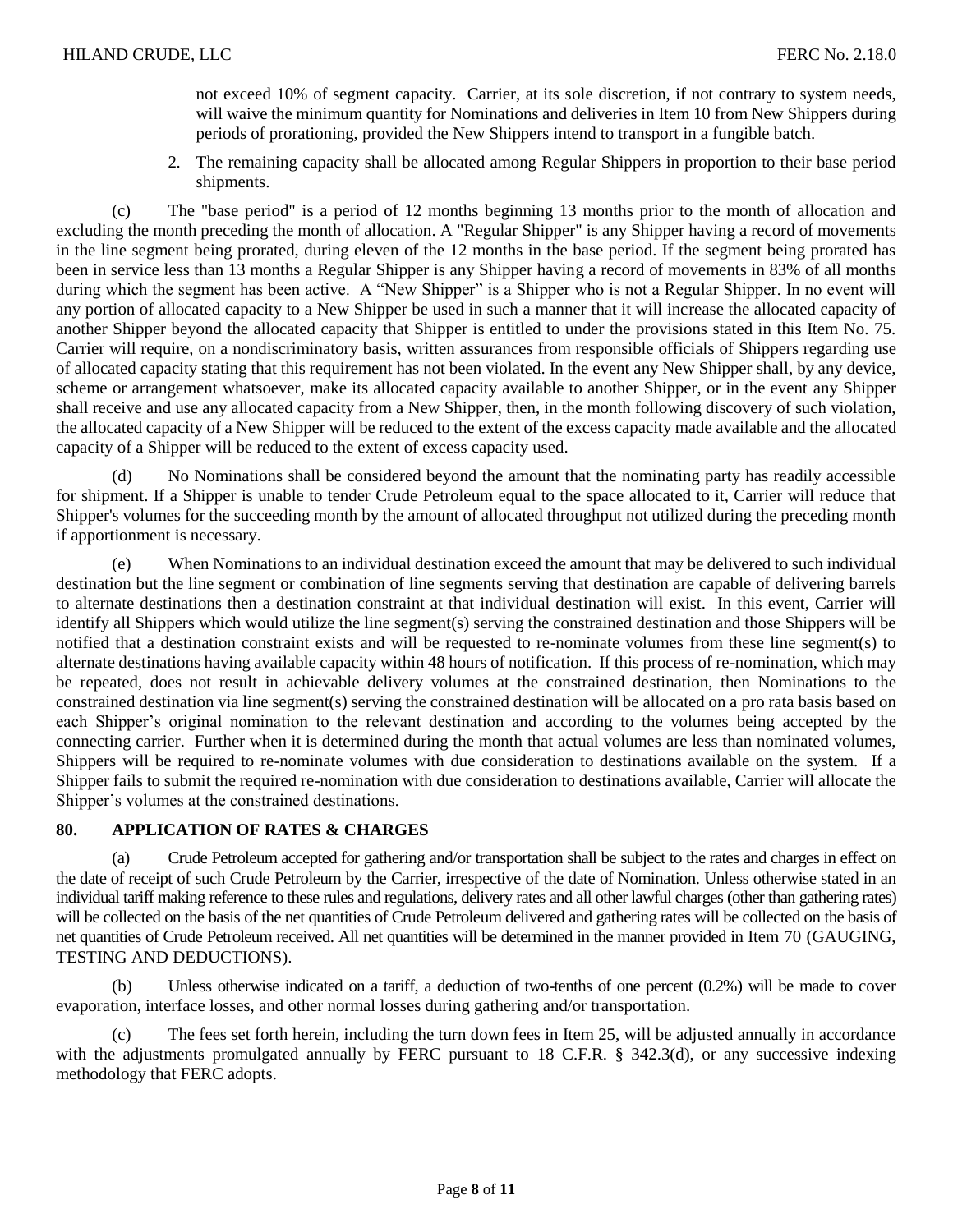# **85. APPLICATION OF RATES FROM AND TO INTERMEDIATE POINTS**

For Crude Petroleum accepted for gathering and/or transportation from any point on Carrier's lines not named in a particular tariff, which is intermediate to a point from which rates are published in said tariff, through such unnamed point, the rate published from the next more distant point specified in such tariff will apply. For Crude Petroleum accepted for gathering and/or transportation to any point not named in a particular tariff which is intermediate to a point to which rates are published in said tariffs, through such unnamed point, the rate published therein to the next more distant point specified in the tariff will apply. If uses of intermediate point is expected to continue for 30 days or more a tariff for that point will be filed within 30 days.

#### **90. CHARGE FOR COMPENSATION FUND FEES INCURRED BY CARRIER**

In addition to all other charges accruing on Crude Petroleum accepted for gathering and/or transportation through Carrier's facilities, a per Barrel charge will be assessed and collected in the amount of any tax, fee, or other charge levied against Carrier by any Federal, State or local agency for the purpose of creating a fund for the reimbursement of parties who sustain costs or losses resulting from oil pipeline industry operations (including, without limitation, for the prevention, containment, clean-up and/or removal of spills, the reimbursement of persons sustaining loss therefrom or any other lawful purpose). Carrier shall be under no obligation to contest or protest on behalf of Shipper or Consignee the legality of such tax, fee or other charge. If a per Barrel charge is assessed, the amount of such charge will be stated in a FERC tariff.

# **95. TRUCK LOADING AND UNLOADING**

(a) Shipments unloaded from tank trucks into Carrier's facilities will be subject to a per-barrel charge, if specified on individual tariffs making reference to these rules and regulations. Such charge will be in addition to all other charges.

# **100. PAYMENT OF GATHERING AND DELIVERY RATES AND OTHER CHARGES**

Shipper shall be responsible for payment of gathering and/or delivery rates and all other charges applicable to the shipment, and will be required to prepay such charges or furnish guaranty of payment satisfactory to Carrier, if deemed appropriate by Carrier based on Carrier's credit policies. No course of dealing between the parties shall constitute a waiver of Carrier's right to require a guaranty of such prepayment or guaranty of charges. Payments not received by Carrier in accordance with invoice terms shall be subject to a late charge equivalent to one hundred twenty-five percent (125%) of the prime interest rate as published in the Money Rates Table of the Wall Street Journal (eastern edition), or the maximum rate allowed by law, whichever is less. Carrier shall have a lien and security interest on all Crude Petroleum accepted for gathering and/or transportation to cover payment of all charges, including demurrage and late charges and will refuse to make delivery of the Crude Petroleum until all charges have been paid. If said charges, or any part thereof, shall remain unpaid for thirty days after notice of readiness to deliver, the Carrier will sell the Crude Petroleum at public auction for cash. Carrier shall have a lien and security interest on Crude Petroleum when there shall be failure to take the Crude Petroleum at the point of destination as provided in Item No. 65 (NOTICE OF ARRIVAL, DELIVERY AT DESTINATION, DEMURRAGE). Carrier shall have the right to sell said Crude Petroleum at public auction, for cash. The auction will be held between the hours of ten o'clock a.m. and four o'clock p.m. on any day not a weekend or legal holiday, and not less than twenty-four hours after the Shipper has been officially notified of the time and place of such sale and the quantity, general description, and location of the Crude Petroleum to be sold. Carrier, at its discretion, will be a bidder and purchaser at such sale. Out of the proceeds of said sale, Carrier shall pay itself for all gathering, delivery, demurrage, and other lawful charges, expenses of notice, advertisement, sale and other necessary expenses, and expenses of caring for and maintaining the Crude Petroleum, and the balance shall be held for whomsoever will be lawfully entitled thereto after the auction. If the proceeds of said sale do not cover all expenses incurred by Carrier, the Shipper and/or Consignee are liable to Carrier for any deficiency. Carrier's rights under this item are not exclusive but shall be in addition to any other rights or remedies available hereunder or under applicable law.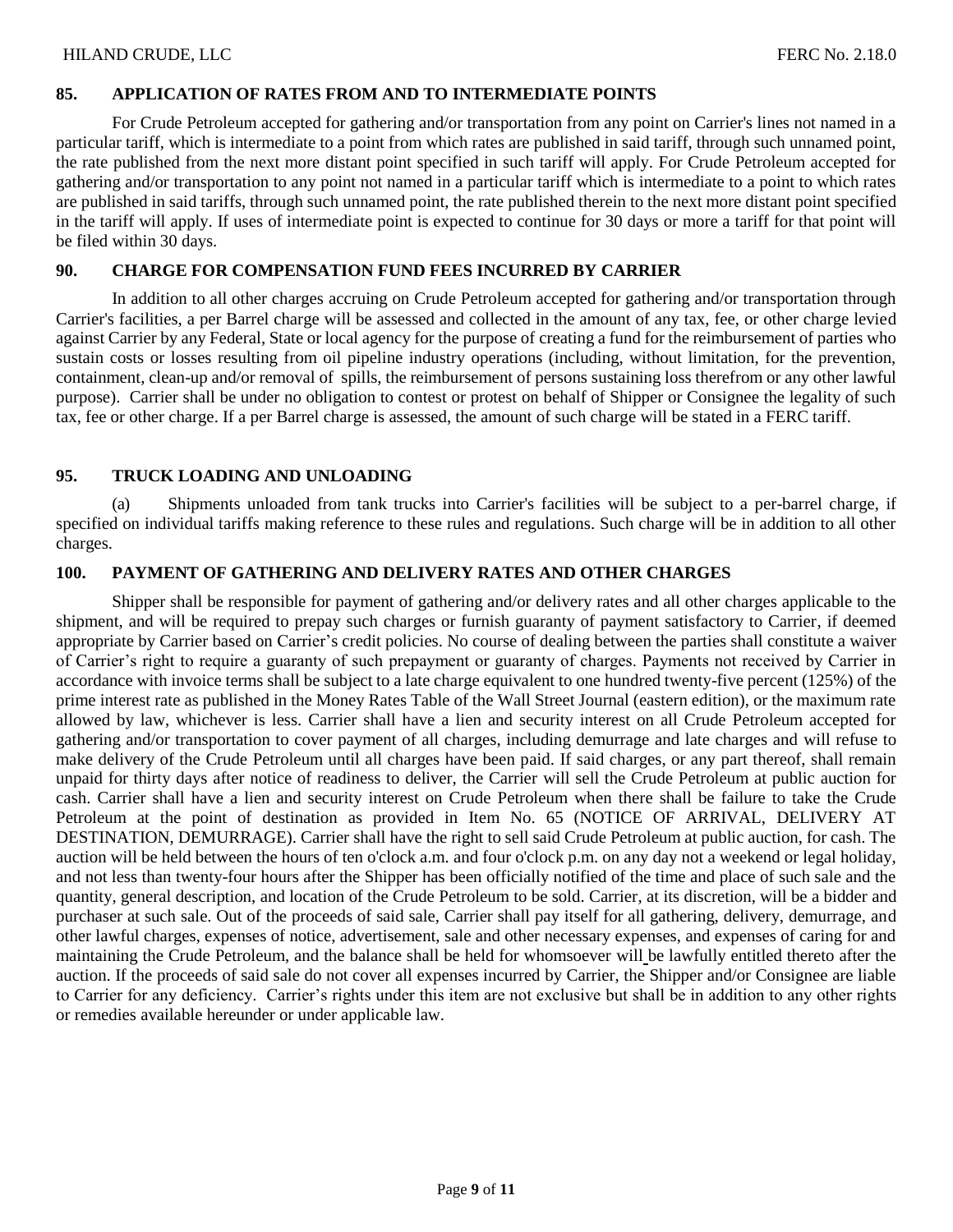#### **105. DIVERSION**

Subject to Item 10 (NOMINATION, MINIMUM QUANTITY), a change in destination or routing will be permitted without additional charge, when operational circumstances permit, upon written request from the Shipper, provided an applicable tariff is in effect for any requested destination or routing, and provided that no back-haul is required.

#### **110. LIABILITY OF CARRIER**

(a) The Carrier while in possession of any of the Crude Petroleum herein described shall not be liable for any loss thereof, damage thereto, or delay, caused by: fire, storm, flood, epidemics, Act of God, accident, riots, civil disorder, strikes, or other labor dispute, insurrection, rebellion, war, act of the public enemy, quarantine, the authority of law, requisition or necessity of the Government of the United States in time of war, act or default of Shipper, Consignor or Consignee, earthquakes, sinkholes, or from any other cause not due to the negligence of Carrier and in no event shall Carrier be liable to Shipper, Consignor or Consignee for consequential, incidental, indirect, special or exemplary damages. In case of loss of Crude Petroleum each Shipper of the grade of Crude Petroleum so lost via the System in which the loss occurs shall share such loss in the proportion that the amount of such grade of Crude Petroleum then in the custody of Carrier for the account of such Shipper in such System bears to the total amount of such grade of Crude Petroleum then in the custody of Carrier in such System. Statements of quantities ascertained and computed from records in the usual manner by Carrier shall be accepted as prima facie correct in the distribution of losses under this item.

Carrier will be obligated to deliver only that portion of a Crude Petroleum shipment remaining after deducting such loss. In such event, gathering and delivery rates charges will be made only on quantities of Crude Petroleum delivered.

(c) If Crude Petroleum is lost in transit, while in the custody of Carrier, due to causes other than those described in the first paragraph of this Item, Carrier, at its discretion, will obtain and deliver to Shipper other Crude Petroleum of the same quantity and grade as that which was lost or Carrier will compensate Shipper for such loss in money. If Carrier compensates Shipper for such loss in money, the price per barrel shall be determined as of the date of the loss based on the value of the lost Crude Petroleum. Carrier's liability to Shipper, Consignor or Consignee for any claim of negligence or other loss shall be collectively limited to the value of the Crude Petroleum gathered and/or transported and related gathering and/or delivery charges.

# **115. CLAIMS, SUITS, AND TIME FOR FILING**

As a condition precedent to recovery, claims must be filed in writing with the Carrier within nine (9) months after delivery of the Crude Petroleum, or, in case of failure to make delivery, then within nine (9) months after a reasonable time for delivery has elapsed; and suits arising out of such claims shall be instituted against the Carrier only within two (2) years and one (1) day from the day when notice in writing is given by the Carrier to the claimant that the Carrier has disallowed the claim or any part or parts thereof specified in the notice. Where claims are not filed or suits are not instituted thereon in accordance with the foregoing provisions, Carrier will not be liable and such claims will not be paid.

#### **120. PIPEAGE OR OTHER CONTRACTS**

Separate pipeage and other contracts will, as necessary, be required of a Shipper, in accordance with the applicable tariff and these rules and regulations, before any duty of gathering and/or transportation by the Carrier shall arise.

# **125. STORAGE IN TRANSIT**

The Carrier has, in certain instances, working tanks required in the process of gathering and/or transporting Crude Petroleum but no other available tankage and therefore, unless otherwise specifically stated in a tariff making reference to these rules and regulations, Carrier does not have facilities for rendering, nor does it offer, a storage service. Provisions for storage in transit in facilities furnished by Shipper at points on Carrier's System will be permitted to the extent authorized under individual tariffs lawfully on file with the Federal Energy Regulatory Commission.